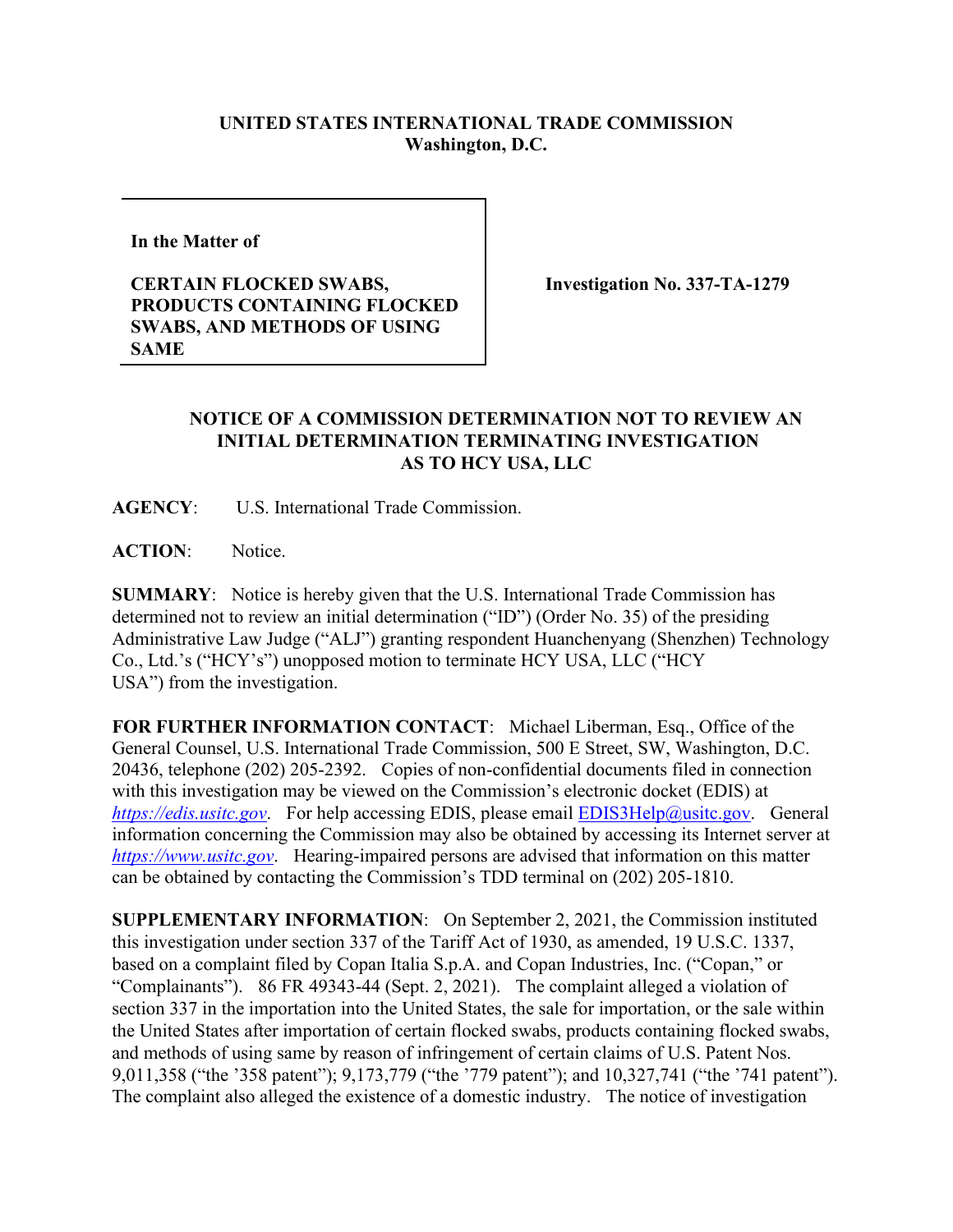named Han Chang Medic of Chungnam, Republic of Korea ("HCM"); Wuxi NEST Biotechnology Co., Ltd. of Wuxi, Jiangsu, China; NEST Scientific Inc. of Rahway, New Jersey; NEST Scientific USA of Rahway, New Jersey; Miraclean Technology Co., Ltd. of Shenzhen, Guangdong, China; Vectornate Korea Ltd. of Jangseong, Republic of Korea and Vectornate USA, Inc. of Mahwah, New Jersey (collectively, "Vectorante"); Innovative Product Brands, Inc. of Highland, California ("IPB"); Thomas Scientific, Inc. of Swedesboro, New Jersey ("Thomas Inc."); Thomas Scientific, LLC of Owings Mills, Maryland ("Thomas LLC"); Stellar Scientific, LLC of Owings Mills, Maryland ("Stellar"); Cardinal Health, Inc. of Dublin, Ohio ("Cardinal"); KSL Biomedical, Inc. of Williamsville, New York and KSL Diagnostics, Inc. of Williamsville, New York (collectively, "KSL"); Jiangsu Changfeng Medical Industry Co., Ltd. of Yangzhou, Jiangsu, China; No Borders Dental Resources, Inc., dba MediDent Supplies of Queen Creek, Arizona ("MediDent"); BioTeke Corporation (Wuxi) Co., Ltd. of Wuxi, Jiangsu, China; Fosun Pharma USA Inc. of Princeton, New Jersey; Hunan Runmei Gene Technology Co., Ltd. of Changsha, Hunan, China ("Runmei"); VWR International, LLC of Radnor, Pennsylvania ("VWR"); and Slmp, LLC dba StatLab Medical Products of McKinney, Texas as respondents. *Id.* at 49343-44. The Commission's Office of Unfair Import Investigations ("OUII") is also named as a party in this investigation. *Id*. at 49344.

Subsequently, the investigation was terminated as to the KSL respondents based on a consent order stipulation and consent order. Order No. 20 (Nov. 15, 2021), *unreviewed by* Notice (Dec. 6, 2021). Also, the investigation was terminated as to the following respondents: Thomas Inc.; Thomas LLC; Cardinal; VWR; Vectornate; and IPB. Orders 21-25 (all issued on Nov. 15, 2021), *unreviewed by* Notice (Dec. 6, 2021). Furthermore, respondent Runmei was found in default. Order No. 27 (Nov. 15, 2021), *unreviewed by* Notice (Dec. 6, 2021). Also, HCY and HCY USA were allowed to intervene as respondents in this investigation. Order No. 30 (Dec. 7, 2021), *unreviewed by* Notice (Jan. 6, 2021).

Also, on December 15, 2021, the ALJ issued an ID (Order No. 31) finding respondent HCM and respondent MediDent in default. Likewise, on December 15, 2021, the ALJ issued an ID (Order No. 32) granting Complainants' motion to terminate the investigation as to claim 7 of the '358 patent, claims 5 and 19 of the '779 patent, and claim 8 of the '741 patent. In addition, also on December 15, 2021, the ALJ issued an ID (Order No. 33) granting, *inter alia*, a joint motion to terminate this investigation as to respondent Stellar based upon settlement filed by Complainants and Stellar. The Commission determined not to review all three IDs by Notice (Jan. 10, 2022).

On January 10, 2022, respondent HCY filed an unopposed motion to terminate HCY USA from the investigation. According to HCY, the inclusion of HCY USA as a movant to the motion to intervene was an "inadvertent error" arising from "a misunderstanding" on the part of HCY's counsel. HCY states that HCY USA has been dissolved and no longer exists, that HCY has never had a corporate relationship with HCY USA, that HCY does not have any corporate parents, subsidiaries, or affiliates in the United States, and that HCY does not have any employees in the United States. Mot. at 2.